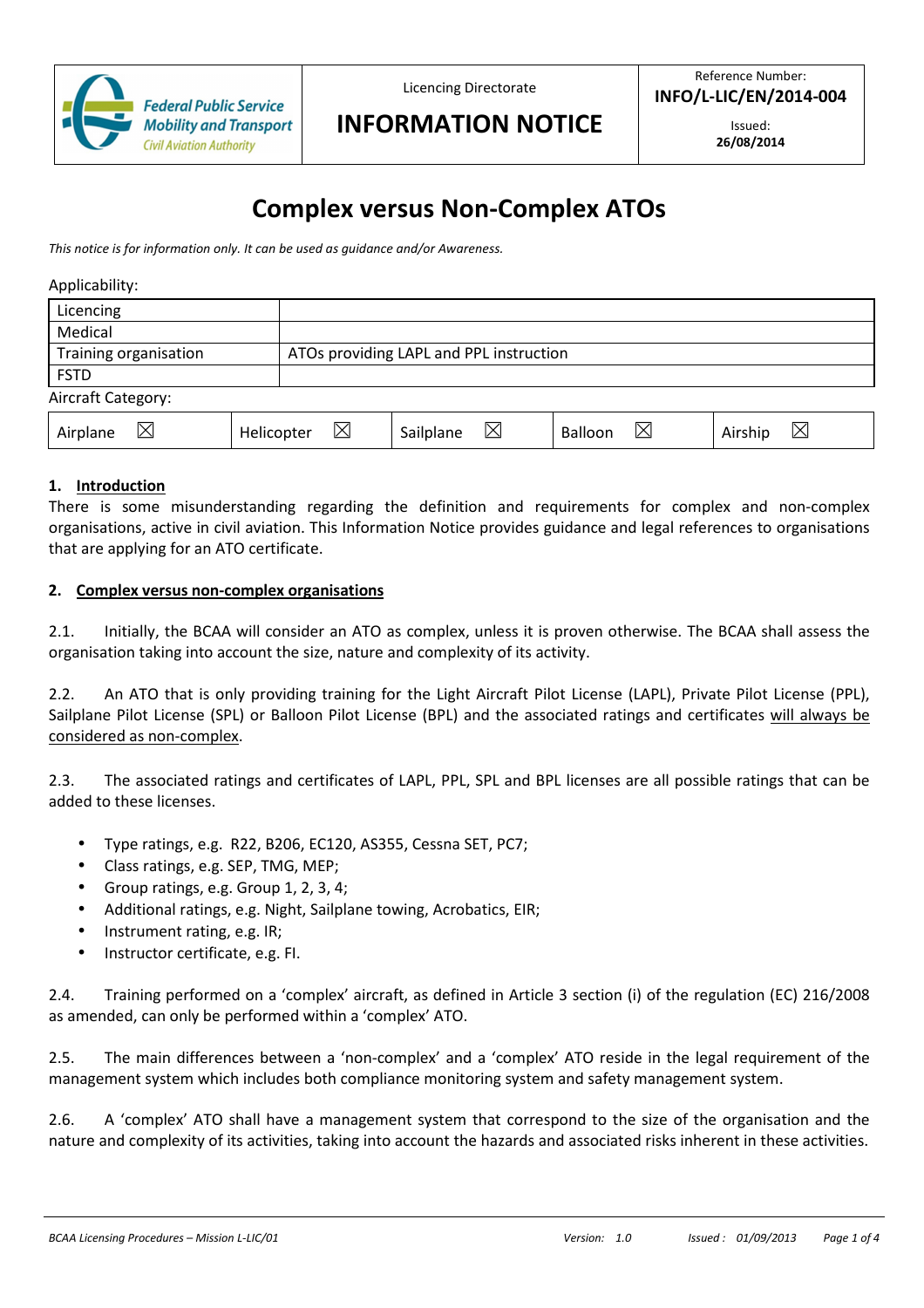# **2.7. Safety Management system (SMS)**

#### 2.7.1 Safety Management system (SMS) for 'Complex organisation'

The SMS for a 'complex' organisation should include at least the following :

- A safety manager
- A safety review board
- A safety action group, if needed
- A safety policy
- A SMS including :
	- Hazard identification processes
	- Risk assessment and mitigation processes
	- **Internal safety investigation**
	- **Safety performance monitoring and measurement**
	- **Management of change (MOC) process**
	- Continuous improvement
	- **Emergency response plan (ERP)**
- Training on safety to all personnel and training records on those trainings
- Communication on safety to all personnel
- A SMS manual which describes all the above.

### 2.7.2 Safety Management System (SMS) for 'Non-complex organisation'

The SMS for a 'non-complex' organisation should include at least the following :

- A safety manager
- A 'Management of change (MOC)' procedure
- Hazard checklists or similar risk management tool processes integrated into the activities of the organisation
- Responsibilities for the hazard identification, risk assessment and mitigation within the organisation
- A safety policy
- An Emergency Response Plan (ERP)

#### **2.8 Compliance Monitoring system (CMS)**

A compliance monitoring system shall be put in place in any ATO regardless if the organisation is 'complex' or 'non-complex'. At this moment there is no difference in the legal requirements between the two types of organisation regarding the CMS.

The goal of CMS is to monitor if the organisation remains compliant towards the applicable legal requirements.

It shall include at least the following :

- A compliance monitoring manager.
- Compliance monitoring auditors (internal or external) if needed and depending of the complexity of the organisation.
- A CMS which monitor :
	- Privileges of the organisation;
	- **Manuals, logs and records;**
	- Training standards;
	- Management system procedures and manuals.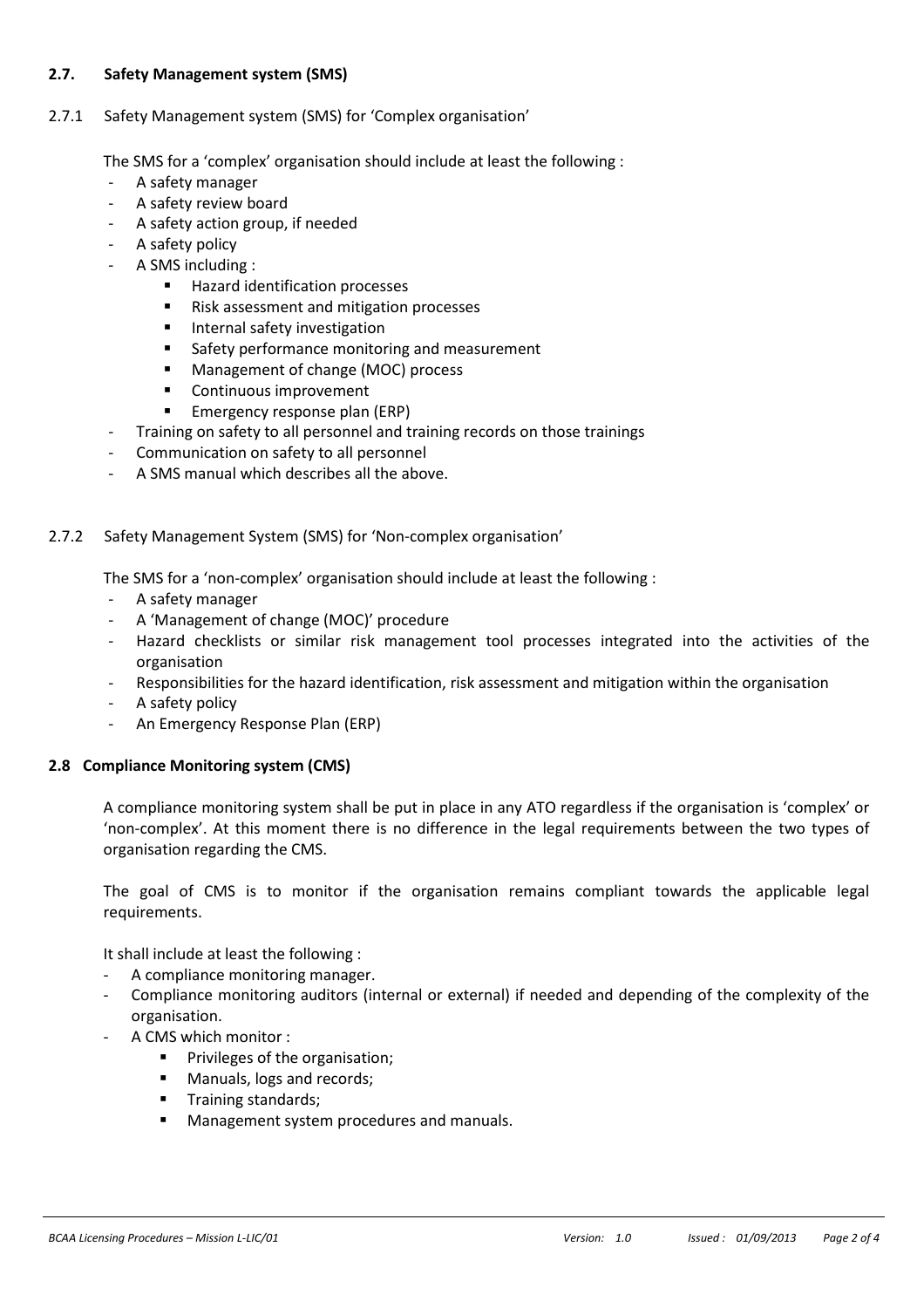- CMS documentation which should include :
	- Schedule of the monitoring programme;
	- **Audit procedures;**
	- Reporting procedures;
	- Follow-up and corrective action procedures;
	- **Recording system.**
- Training of personnel involved in the compliance monitoring.
- Briefing over the CMS for the organisation personnel.

#### **3. Fees**

The fee for the ATO, as required in the Royal Decree of 14/02/2001, does not only take into account the complexity of the ATO. Other factors like the number of training programs that are approved, the number of students in training and training locations are influencing factors that will determine the fees that will be charged to the ATO.

#### **4. Reference in legislation**

#### 4.1 European regulation (EU) No. 1178/2011 as amended

AMC1 ORA.GEN.200(b) – Size, nature and complexity of the activity

#### 4.1.1. Safety Management System (SMS)

- $\blacksquare$  AMC1 ORA.GE.200(a)(1);(2);(3);(5) Non-complex organisations General
- $\blacksquare$  AMC1 ORA.GEN.200(a)(1) Complex organisations Organisation and accountabilities
- GM1 ORA.GEN.200(a)(1) Safety Manager
- GM2 ORA.GEN.200(a)(1) Complex organisations Safety action group
- $\blacksquare$  AMC1 ORA.GEN.200(a)(2) Complex organisations Safety policy
- GM1 ORA.GEN.200(a) $(2)$  Safety policy
- AMC1 ORA.GEN.200(a)(3) Complex organisations Safety risk management
- GM1 ORA.GEN.200(a)(3) Internal occurrence reporting scheme
- AMC1 ORA.GEN.200(a)(4) Training and communication on safety
- GM1 ORA.GEN.200(a)(4) Training and communication on safety
- AMC1 ORA.GEN.200(a)(5) Organisation's management system documentation
- GM1 ORA.GEN.200(a)(5) Organisation's management system documentation
- AMC1 ORA.GEN.200(a)(5) Complex organisations Organisation's safety management manual

#### 4.1.2 Compliance Monitoring System (CMS)

- $\blacksquare$  AMC1 ORA.GEN.200(a)(6)
- GM1 ORA.GEN.200(a)(6)
- GM2 ORA.GEN.200(a)(6)

# 4.2 National regulation

Royal Decree of February 14<sup>th</sup>, 2001 : Fees